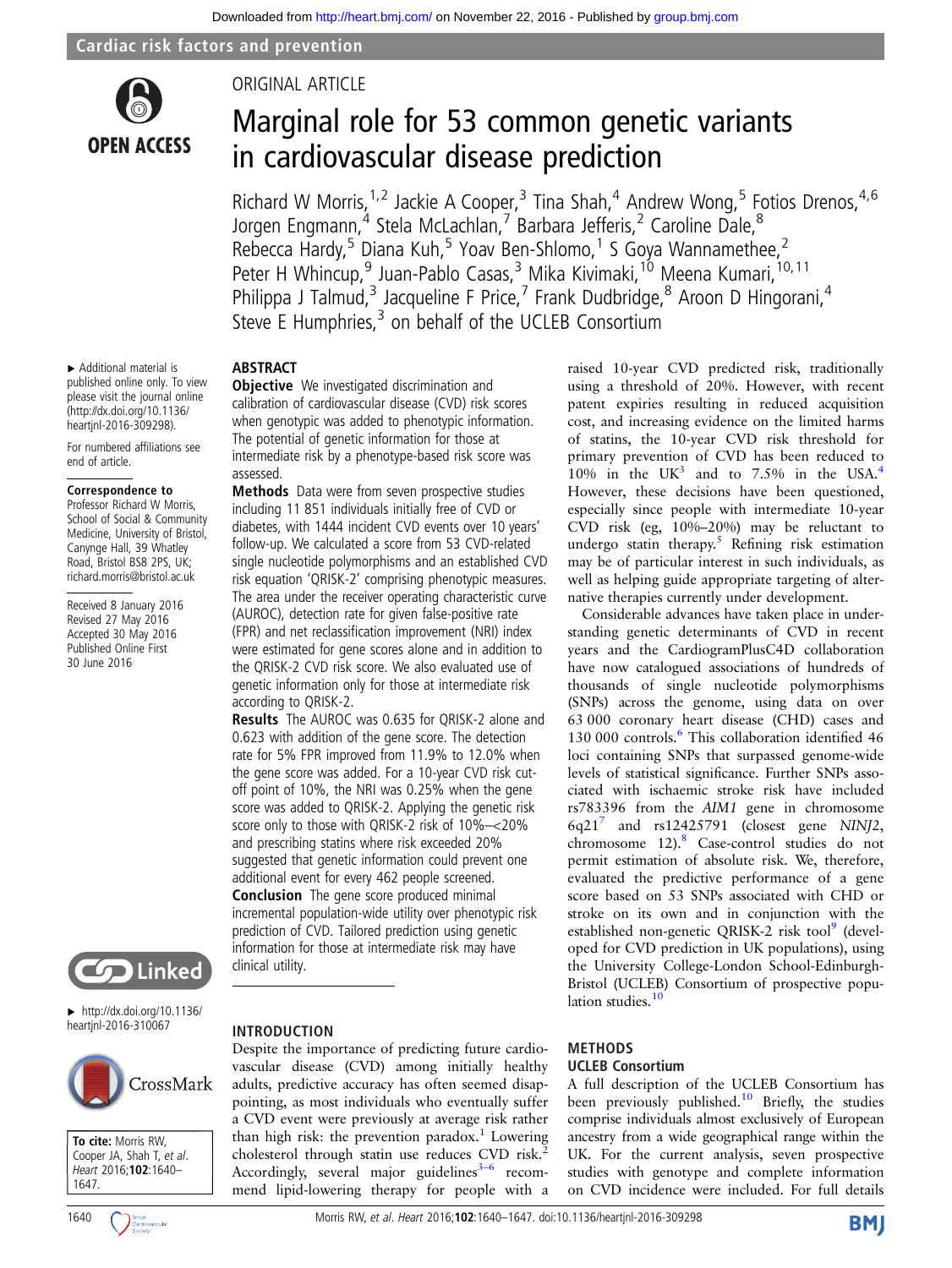of individual studies, see online supplementary information. In four of the studies (Edinburgh Artery Study (EAS), MRC National Study of Health and Development (NSHD), Whitehall II study (WHII) and Caerphilly Prospective study (CaPS)), all participants providing blood samples were genotyped, but a nested case-control sample was used for the remainder. Analysis was restricted to 11 851 individuals aged ≤85 years and excluded 1542 individuals with prevalent diabetes and 1191 with prevalent CVD.

Informed consent was obtained for all subjects included in UCLEB research. Written approval from individual Research Ethics Committees to use anonymised individual-level data has been obtained by each participating study.

#### Clinical characteristics of the participants

Within individual cohorts, biochemical measurements were performed in accredited laboratories using international stan-dards.<sup>[10](#page-6-0)</sup> For the current analysis, earliest available measurements were abstracted for each study on relevant phenotypes. Medication data included lipid-lowering drugs (statins or other) and blood pressure-lowering drugs; for the latter, adjustment was made by adding 15 mm Hg for systolic and 10 mm Hg for diastolic blood pressure. $11$ 

#### Definition of CVD

The definition of prevalent CVD (from the same time point as the phenotypic measurements) was based on either self-report, medical record review or examination with ECG. CVD consisted of a combination of CHD and stroke. CHD included all non-fatal myocardial infarction or any revascularisation procedure (coronary artery bypass surgery or angioplasty) and fatal CHD. Stroke included all non-fatal stroke (ischaemic and haemorrhagic combined, but excluding transient ischaemic attacks) and fatal stroke. Fatal events were classed according to International Classification of Diseases-10 codes: I20–I25 for CHD and I60–I69 for stroke.

#### Genotyping

DNA was extracted from blood samples either collected at baseline (British Women's Heart and Health Study (BWHHS)) or at a subsequent resurvey (British Regional Heart Study (BRHS), MRC NSHD, EAS, WHII, English Longitudinal Study of Ageing (ELSA), CaPS $L^{10}$  $L^{10}$  $L^{10}$  Genotype data were based on the Illumina CardioMetabochip, which incorporates approximately 200 000 SNPs from loci previously identified for associations with cardiometabolic disease risk factors and outcomes.<sup>12</sup> Imputation was conducted against the 1000 genomes reference panel, providing information on approximately 2 million typed or imputed SNPs. Duplicate samples were genotyped to compute the error rate. Quality control on genotyped samples has been previously reported $10$  and all included SNPs had a call rate of >98%. Genotypes were in Hardy Weinberg Equilibrium in all studies.

We used the list of CVD-risk SNPs recently identified in large meta-analyses of  $CHD<sup>6</sup>$  $CHD<sup>6</sup>$  $CHD<sup>6</sup>$  and stroke<sup>7</sup> <sup>8</sup> (see online supplementary file, eTable 1); all 53 CVD SNPs except one were typed through the CardioMetabochip: one SNP associated with stroke (rs783396) was imputed.

#### Statistical analysis

#### Score construction

We used the QRISK-2 2014 batch processor, using data for age, sex, smoking, family history of CVD, body mass index, blood pressure, treatment for hypertension, total and high-density

lipoprotein (HDL)-cholesterol, to compute the QRISK-2 risk probabilities.<sup>[9](#page-6-0)</sup> We computed a genetic risk score (GRS) weighted according to published coefficients (log ORs) for the 53 SNPs.<sup>[6](#page-6-0)</sup> Coefficients were multiplied by 0, 1 or 2, according to the number of risk alleles carried by each person. The logits of the QRISK-2 probabilities were added to the GRS to produce a combined score. As a sensitivity analysis, to address concerns that β-coefficients for the individual SNPs selected for the GRS may be inflated, we calculated an unweighted gene score and followed similar procedures.

#### Association testing

Logistic regression models were fitted to obtain the OR per SD increase in the GRS as well as OR associated with each quintile. Association models were fitted using the combined dataset with a term for study included as a fixed effect.

#### Model discrimination

We calculated the area under the receiver operating characteristic curve (AUROC) and the detection rate, defined as the proportion of all cases detected for a false-positive rate (FPR) of 5% (DR5) and 10% (DR10). AUROCs were calculated separately for each study and combined using both fixed effects and random effects meta-analysis. Improvements in discrimination were assessed by calculating the difference between the two AUROCs in each study with bootstrap estimates of the CI and then combining these over the studies.

#### Model calibration

For the combined score, estimates of risk were obtained by converting the logit back to a probability. For all studies but ELSA, the number of events occurring within 10 years of baseline was observed. For ELSA, since follow-up was for 5 years only, we doubled this to give the 10-year observed risk. Observed risks were then compared with predicted risks within tenths of the predicted risk distribution and the Hosmer-Lemeshow test was used to assess goodness of fit.

#### Reclassification of CVD risk

We used the net reclassification improvement (NRI) index to evaluate improvement in risk prediction. This metric quantifies the extent to which the combined score moved people to risk categories that better reflected their future event status. $13$  In three of the studies, all cases were genotyped but only a fraction of the controls so it was necessary to upweight data for controls to reflect properly the proportion of cases in the population. For example, if within a particular age group of one study, only 80% of controls had been selected for genotyping, we assigned a weight of 1.25 (=100/80) to all those controls but a weight of 1 to cases, when calculating the number who had been reclassified. We used three 10-year CVD risk categories (<10%, 10%– 19.9% and 20% or higher). We calculated the NRI without accounting for study and then calculated NRI and its standard error for each study and combined it to an overall NRI with a fixed-effects meta-analysis. As there was very little difference in the two methods, we present results for the latter.

We also followed the Emerging Risk Factors Collaboration's method $14$  in assessing additional predictive value of novel risk factors for individuals initially categorised as intermediate risk according to established risk factors. Of those whose predicted risk was between 10% and 20% according to the QRISK-2 equation, we calculated the number who would subsequently be reclassified as high risk once the GRS was added. We assumed all such individuals would be treated with statins and would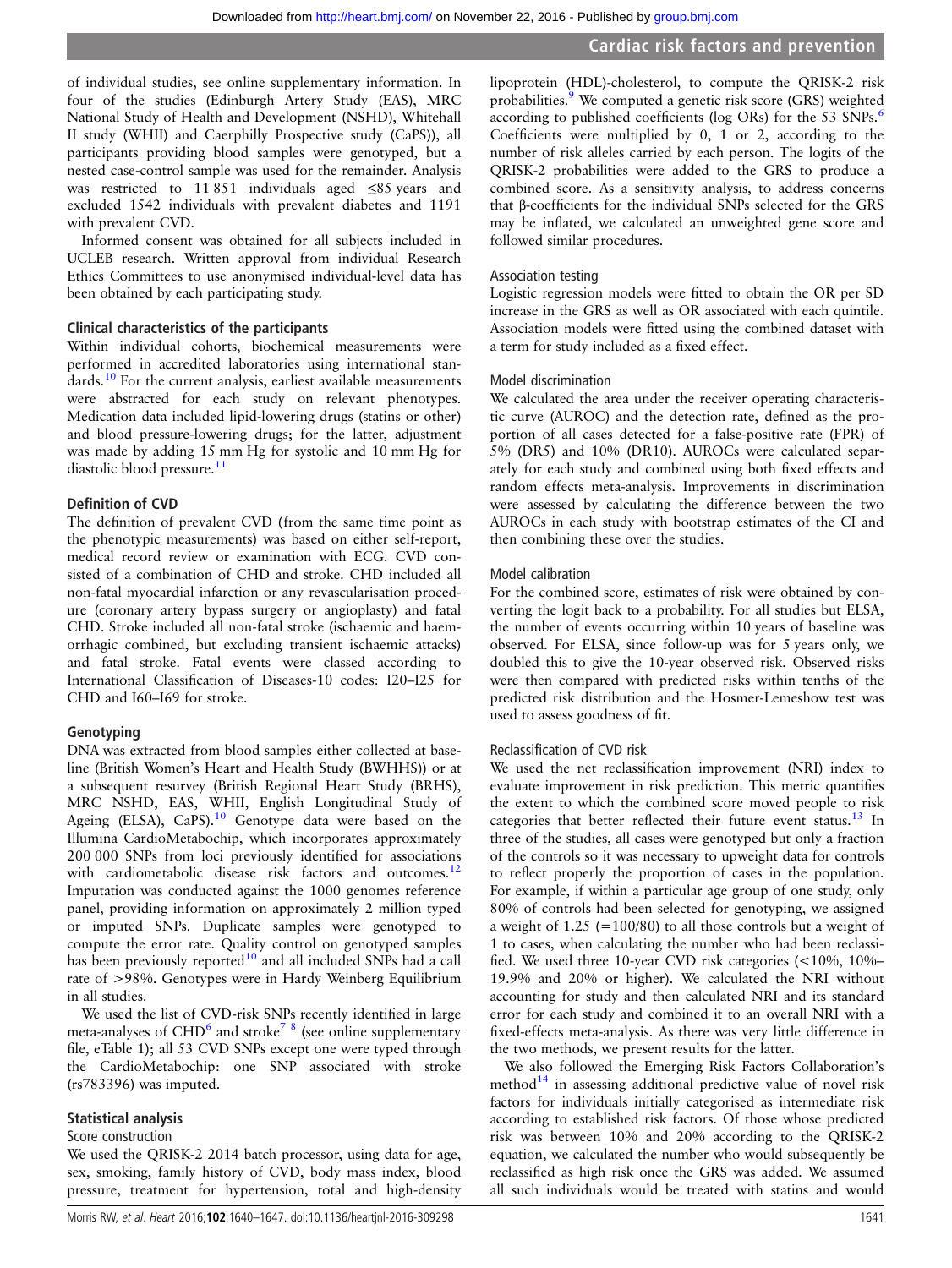#### Table 1 Characteristics of participants in the seven studies

|                                                                | <b>BRHS</b>     | <b>BWHHS</b> | CaPS              | EAS          | <b>ELSA</b>  | <b>NSHD</b> | <b>WHII</b>   | <b>Total</b> |
|----------------------------------------------------------------|-----------------|--------------|-------------------|--------------|--------------|-------------|---------------|--------------|
| Total                                                          | 2138            | 1631         | 1121              | 632          | 1184         | 2330        | 2815          | 11 851       |
| Follow-up (years)                                              | 10              | 10           | 10                | 10           | $\sim$ 5     | 10          | 10            |              |
| CVD events during follow-up (n)                                | 205             | 268          | 119               | 235          | 142          | 109         | 366           | 1444         |
| 10-year CVD event rate<br>(per 100 person-years)               | $8.4*$          | $11.4*$      | 14.7              | 37.2         | $20.8*$ †    | 4.7         | 15.2          | 13.6         |
| Predicted 10-year CVD risk (QRISK-2)<br>(per 100 person-years) | 8.4             | 26.7         | 18.1              | 20.6         | 30.2         | 10.7        | 8.2           | 15.1         |
| Age (years)                                                    | 48.9 (5.6)      | 70.7(5.3)    | 56.7(4.4)         | 64.2(5.7)    | 71.5(8.5)    | 53.0(0.0)   | 48.8(6.0)     |              |
| Sex, % male                                                    | 100             | $\mathbf{0}$ | 100               | 46.4         | 51.9         | 49.4        | 77.2          |              |
| Ever smokers (%)                                               | 33.1            | 46.0         | 80.5              | 22.6         | 64.1         | 72.5        | 48.3          |              |
| Family history of CVD (%)                                      | $\qquad \qquad$ | 58.2         | $\qquad \qquad -$ | 67.6         | 5.3          | 63.0        | 51.6          |              |
| Townsend score                                                 |                 | 0.355(3.21)  |                   |              |              |             | $-0.21(0.91)$ |              |
| Body mass index ( $kg/m2$ )                                    | 25.4(2.9)       | 27.4 (4.8)   | 26.5(3.6)         | 25.2(3.6)    | 27.3(4.2)    | 27.2(4.5)   | 25.1(3.5)     |              |
| Total cholesterol (mmol/L)                                     | 6.36(1.04)      | 6.79(1.21)   | 5.61(0.98)        | 7.08(1.32)   | 6.12(1.21)   | 6.12(1.05)  | 6.44(1.16)    |              |
| Systolic blood pressure (mm Hq)                                | 144.1 (20.2)    | 154.0 (27.0) | 146.0(22.3)       | 144.6 (25.1) | 144.6 (19.6) | 137.7(21.1) | 121.3(14.0)   |              |
| Treated hypertension (%)                                       | 2.2             | 28.6         |                   | 16.8         | 36.0         | 11.6        | 5.8           |              |
| Calendar years for baseline data collection                    | 1978-1980       | 1999-2001    | 1984-1988         | 1987-1988    | 2004-2005    | 1999        | 1992-1993     |              |

Mean (SD) tabulated for continuous variables, percentage for binary variables.

\*Adjusted for nested case-control study design, accounting for sampling fraction of controls.

†In ELSA, follow-up was for 5 years so the observed number of events was doubled for the 10-year rate.

CVD, cardiovascular disease.

achieve a 20% relative risk reduction (adherence assumed to be similar to that seen in trials<sup>[2](#page-6-0)</sup>) and from this we estimated the absolute number of cardiovascular events that might be prevented. This enabled us to calculate the number needed to screen to prevent one event.

All analysis was conducted using Stata (V.13.1; StataCorp, Texas, USA).

#### RESULTS

#### Characteristics of the study participants

Studies differed by sex and age (table 1). A total of 1444 individuals out of 11 851 (1054 CHD events, 390 strokes) experienced CVD within 10 years of follow-up (figure 1). A total of 297 events were fatal. The 10-year CVD event rates varied by study, from 4.7% in NSHD (mean age 53 years at baseline of follow-up) to 37.2% in EAS (mean age 64.2 years). Only 165 of the participants (1.4%) were on statin treatment at the start of follow-up.

#### GRS and association with CVD risk factors and CVD events

Not every SNP demonstrated similar associations with CVD in the UCLEB data to those previously published (see online supplementary file, eTable 1), with ORs <1 for 14 of the 53 SNPs in the UCLEB data.

There was a clear positive relationship of the GRS with total cholesterol and an inverse relationship with HDL cholesterol (see online supplementary file, eTable 2). These associations attenuated when eight SNPs related to low-density lipoprotein concentration were excluded from the gene score. Only a very modest positive association was seen with reported family history.

ORs of incident CVD for successive quintiles of the GRS compared with the lowest quintile were 0.88, 1.10, 1.12 and 1.15, respectively, with an OR of 1.09 per SD increase (95% CI 1.03 to 1.15, p=0.005). Restricting incident CVD cases to 137 fatal events within 10 years, the OR for the GRS per SD increase was 1.03 (95% CI 0.87 to 1.22, p=0.74). When considering prevalent CVD cases, the equivalent OR was 1.17



Figure 1 Flow chart showing the selection of participants for analysis. CVD, cardiovascular disease.

(95% CI 1.10 to 1.25, p= $8.2 \times 10^{-7}$ ). The relationship of the QRISK-2 score with all incident CVD events was much stronger (OR per SD increase 1.92: 95% CI 1.78 to 2.08, p=2.6×10<sup>−</sup>58).

### Predictive accuracy of the GRS alone and in combination with QRISK-2

[Table 2](#page-3-0) shows the AUROCs, for the GRS (0.524) and QRISK (0.635) alone and the two in combination (0.623; see also online supplementary file, eTable 3), as well as the detection rates for 5% and 10% FPRs. These AUROC estimates were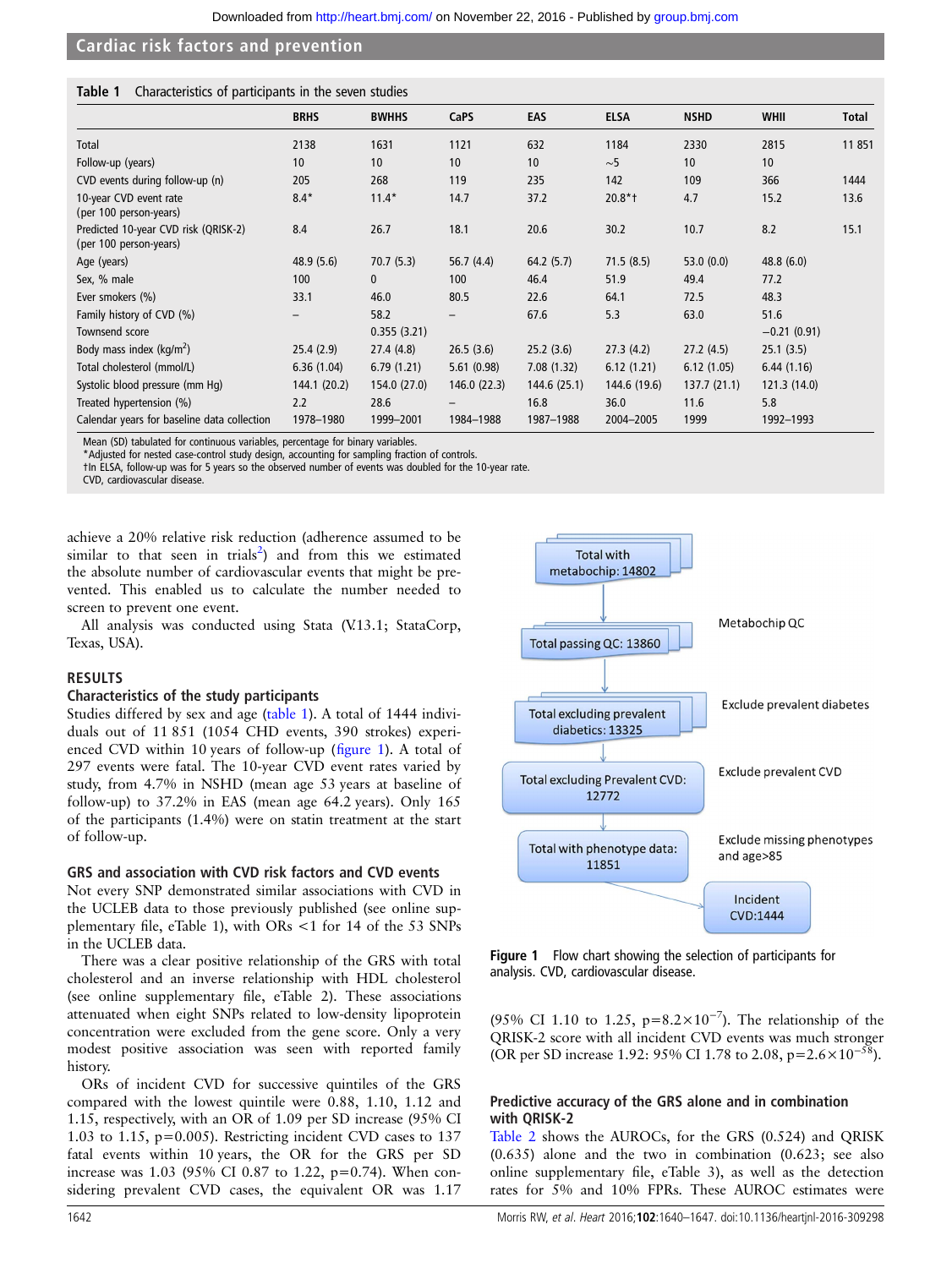<span id="page-3-0"></span>Table 2 Area under the receiver operating characteristic curve (AUROC) (95% CI) and detection rates for the combined data

|                                              | <b>AUROC</b> for combined studies                                                                                             | Detection rate for 5% false-positive | Detection rate for 10% false-positive |
|----------------------------------------------|-------------------------------------------------------------------------------------------------------------------------------|--------------------------------------|---------------------------------------|
| Externally weighted gene score               | $0.524$ (0.508 to 0.541)                                                                                                      | $6.8\%$ (5.5 to 8.1)                 | 13.1% (11.3 to 14.8)                  |
| QRISK-2                                      | 0.635 (0.619 to 0.650)                                                                                                        | 11.9% (10.3 to 13.6)                 | 21.2% (19.1 to 23.3)                  |
| $ORISK-2+$<br>Externally weighted gene score | 0.623 (0.608 to 0.639)<br>$p=0.06*$                                                                                           | 12.0% (10.3 to 13.6)                 | 19.6% (17.5 to 21.6)                  |
|                                              | $\star$ $\sim$ Velue deviced from the compositor with ODICK 3 class, estimated difference (OEN CI) = 0.000 (= 0.017 to 0.000) |                                      |                                       |

\*p Value derived from the comparison with QRISK-2 alone, estimated difference (95% CI)=−0.008 (−0.017 to 0.000).

virtually identical when family history data were not used for the QRISK-2 score and also when random effects instead of fixed-effects analysis was used to combine studies' results. Detection rates for 5% and 10% FPRs were 6.8% and 13.1%, respectively, for the GRS alone. The corresponding detection rates for QRISK-2 were 11.9% and 21.2%, changing to 12.0% and 19.6%, respectively, when the GRS was added.

Figure 2 shows that although QRISK-2 was well calibrated with observed risk over the majority of the risk distribution, it modestly underpredicted at low levels of risk and substantially overpredicted risk for those in the top three tenths of the predicted risk distribution. Adding information from the GRS had little effect on calibration: both predictive scores departed significantly from being well calibrated ( $\chi$   $\frac{2}{8}$ =309.0 for QRISK-2 and 427.1 for QRISK-2+GRS by the Hosmer-Lemeshow test).

#### Reclassification

NRI indices are shown in [tables 3](#page-4-0) and [4](#page-4-0) according to whether individuals were above or below 10% predicted risk [\(table 3\)](#page-4-0) and whether individuals were above or below 20% predicted risk [\(table 4\)](#page-4-0). For those who did not actually experience an event, extra 2.33% individuals crossed the threshold downwards rather than upwards when the GRS was added to the QRISK-2 equation. For those who did experience an event, extra 2.08% individuals crossed the threshold downwards rather than upwards when the GRS was added. Overall, the NRI was therefore 0.25% (95% CI −1.33% to 1.83%). When a threshold of 20% was used, a net increase of 0.90% was observed for those who crossed the threshold downwards rather than upwards among those who did not experience events and also a net increase of 0.25% in the same direction for those who did experience events. Hence the NRI was 0.65%.

#### Estimated performance of a sequential screening strategy

[Figure 3](#page-5-0) illustrates the estimated effect of a sequential screening strategy applied to 100 000 people screened for CVD risk using QRISK-2 followed by addition of information from a GRS among those estimated to be in the intermediate-risk category (10 year risk 10% to <20%). Based on QRISK-2 estimates, for every 100 000 people in the population from which our data were drawn, 29 445 would be at intermediate risk. When adding the GRS, 16 782 would remain as intermediate risk, 7229 would be reclassified as low risk and 5434 would be reclassified as high risk, thus making them eligible for statin treatment. Based on extrapolation from the current analysis of those reclassified by addition of the GRS, an estimated 1082 would go on to suffer a CVD event within 10 years. Assuming a 20% reduction in events from statin treatment, 216 events (20% of 1082) would be expected to be prevented. Therefore, adding information from the GRS to QRISK-2 among those classified as being at intermediate risk by the latter would postpone one event for every 462 screened.

#### Potential influence of age on screening performance

Discrimination and reclassification was estimated separately for participants aged under 60 and over 60 (see online supplementary file, eTables 4–6). There was no evidence of any differences in AUROC for the GRS alone (0.530 and 0.518, respectively), in the improvement in AUROC of GRS compared with QRISK-2 alone  $(-0.010$  and  $-0.007$ , respectively), NRI based on the 10% cut-off point for predicted risk (0.60% for each age group) or NRI based on the 20% cut-point (1.0% and 1.5%).

#### **DISCUSSION**

Our study suggests that gene scores from 53 SNPs were not effective in predicting 10-year risk of CVD, with an area under the curve of only 0.524; this area was 0.635 for a model with QRISK-2 alone and 0.623 when a GRS was added in the model. Nevertheless, the GRS appeared to carry some utility when applied only to those who, according to conventional risk scoring, would have been classified at intermediate risk, by moving some individuals into the high-risk category. Among 100 000 people from a population represented by our combined studies, 29 445 would be classed as of intermediate risk according to the QRISK equation, but of these, 5434 would then be reclassified as high risk once the GRS was applied and 1082 would suffer a CVD event if untreated with statins. For 20% of these (216 people), treatment with statins according to guidelines could postpone the CVD event, leaving a number needed to screen of 462 to postpone one CVD event. Recent evidence suggests that the risk reductions from statin therapy might be enhanced for those at highest risk, $15$  so this figure may be conservative.

Our data include seven British prospective studies, in which CVD events were defined in a standard manner,  $\frac{10}{10}$  $\frac{10}{10}$  $\frac{10}{10}$  genotyping followed a common protocol and almost 1500 incident CVD events were available for analysis. The participants of the studies



Figure 2 Calibration shown by plot of observed and predicted probabilities of cardiovascular disease within 10 years when predicted risk distribution was divided into tenths. Results are shown for QRISK-2 prediction score and QRISK-2 combined with genetic risk score.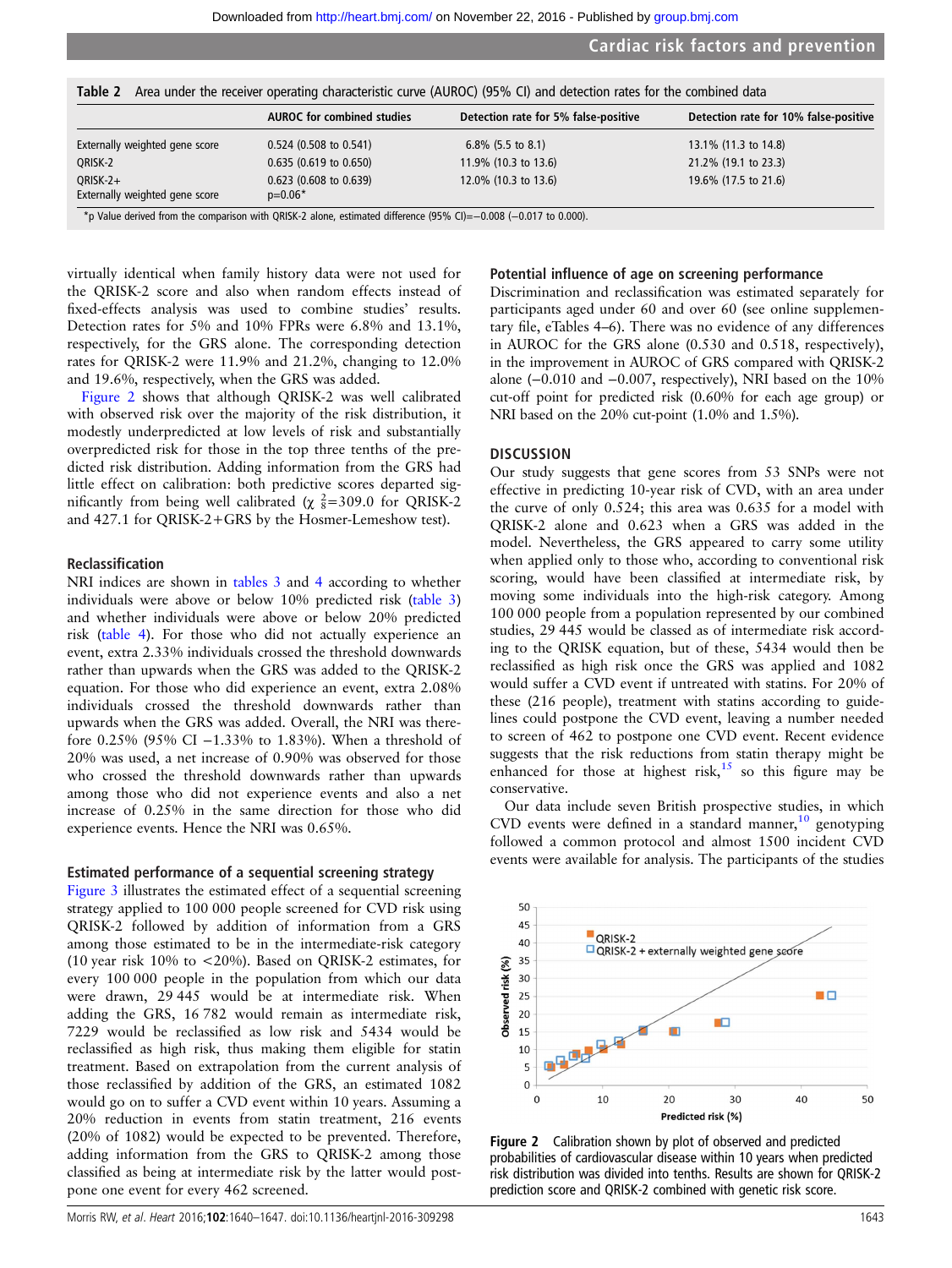<span id="page-4-0"></span>

|  | Table 3 Net reclassification index (NRI) based on addition of gene score to QRISK, calculated using 10% risk cut-off |  |  |  |  |  |  |  |  |  |
|--|----------------------------------------------------------------------------------------------------------------------|--|--|--|--|--|--|--|--|--|
|--|----------------------------------------------------------------------------------------------------------------------|--|--|--|--|--|--|--|--|--|

|                                            | No. of people                                                     |           |                       |                       |                                |
|--------------------------------------------|-------------------------------------------------------------------|-----------|-----------------------|-----------------------|--------------------------------|
|                                            | QRISK+externally weighted<br>gene score<br>NO CVD (n=15928.64*)   |           | <b>Reclassified</b>   |                       |                                |
| <b>Predicted risk QRISK</b>                | $<$ 10                                                            | $\geq 10$ | <b>Increased risk</b> | <b>Decreased risk</b> | Net correctly reclassified     |
| $<$ 10                                     | 5475.02                                                           | 785.56    | 785.56                | 1156.07               | $2.33\%$ (1.8 to 2.9)          |
| $\geq 10$                                  | 1156.07                                                           | 8511.99   |                       |                       |                                |
|                                            | QRISK+externally weighted<br>gene score<br>CVD (N=1697.81*)       |           |                       |                       |                                |
| <b>Predicted risk QRISK</b>                | $<$ 10                                                            | $\geq$ 10 |                       |                       |                                |
| $<$ 10                                     | 352.27                                                            | 65.36     | 65.36                 | 100.58                | $-2.07$ ( $-3.56$ to $-0.59$ ) |
| $\geq 10$                                  | 100.58                                                            | 1179.60   |                       |                       |                                |
| NRI (95% CI) <sup>+</sup><br>NRI (95% CI)‡ | 0.25% ( $-1.33$ to 1.83) p=0.76<br>1.18% (-0.23 to 2.60) $p=0.10$ |           |                       |                       |                                |

\*Numbers inflated due to extra weighting assigned to three studies where samples of controls were taken (see statistical analysis section).

†No adjustment for study.

‡Results from meta-analysis of individual study results (fixed effects).

CVD, cardiovascular disease.

were a median of 53 years and more commonly male. This age group represents a population group most eligible for cardiovascular screening and we did not see differential performance of the screening algorithms according to age group, even when we restricted analysis to those aged ≤53 (data not shown). Genetic information may be more useful for those aged <40 (not represented in this study), but a lifetime risk equation would then be required. In all seven studies combined, we noticed substantial overprediction by QRISK-2, despite its apparently good calibration in other UK-based prospective studies.<sup>16</sup> Thus, while we noted that a two-stage screening procedure would yield identification and treatment of some high-risk individuals who would have been classified at intermediate risk by QRISK-2, the phenomenon of overprediction by QRISK-2 suggests that many more needed to be reclassified as low risk. The genetic score did not actually improve the calibration at all.

In constructing the GRS, we used regression coefficients catalogued by the CardiogramplusC4D consortium on a very large dataset. While the regression coefficients for SNPs extracted from this dataset will perform less optimally when applied to a new dataset, we believe this represents a truer test of validation[.17](#page-7-0) The 53 SNPs will probably be those SNPs most strongly associated with CVD that will ever be found, but their combined effect still represents a small proportion of heritability of CVD and is still small compared with major phenotypic risk factors. Better prediction from genotypic information may be expected from identification of several thousand more SNPs.<sup>[18](#page-7-0)</sup>

The development of QRISK-2, and most of our studies' baselines, pre-dated the statin era and the proportion taking statins during follow-up would be modest. Our data are capable of evaluating what risks could have been prevented had statins been widely available.

|                             | No. of people                                                   |                                 |                     |                       |                              |
|-----------------------------|-----------------------------------------------------------------|---------------------------------|---------------------|-----------------------|------------------------------|
|                             | QRISK+externally weighted<br>gene score<br>NO CVD (N=15928.64*) |                                 | <b>Reclassified</b> |                       |                              |
| <b>Predicted risk QRISK</b> | $20$                                                            | $\geq$ 20                       | Increased risk      | <b>Decreased risk</b> | Net correctly reclassified   |
| $<$ 20                      | 9789.24                                                         | 783.85                          | 783.85              | 927.36                | $0.90\%$ (0.39 to 1.41)      |
| $\geq$ 20                   | 927.36                                                          | 4428.19                         |                     |                       |                              |
|                             | QRISK+externally weighted<br>gene score<br>CVD (N=1707.7*)      |                                 |                     |                       |                              |
| <b>Predicted risk QRISK</b> | $20$                                                            | $\geq$ 20                       |                     |                       |                              |
| $<$ 20                      | 605.5                                                           | 146.1                           | 146.1               | 124.3                 | $-0.25\%$ ( $-2.09$ to 1.58) |
| $\geq$ 20                   | 124.3                                                           | 831.9                           |                     |                       |                              |
| NRI (95% CI) <sup>+</sup>   |                                                                 | $0.65\%$ (-1.26 to 2.55) p=0.51 |                     |                       |                              |
| NRI (95% CI)‡               |                                                                 | 0.68% (-1.16 to 2.52) p=0.47    |                     |                       |                              |

ra weighting assigned to three studies where

†No adjustment for study.

‡Results from meta-analysis of individual study results (fixed effects).

CVD, cardiovascular disease.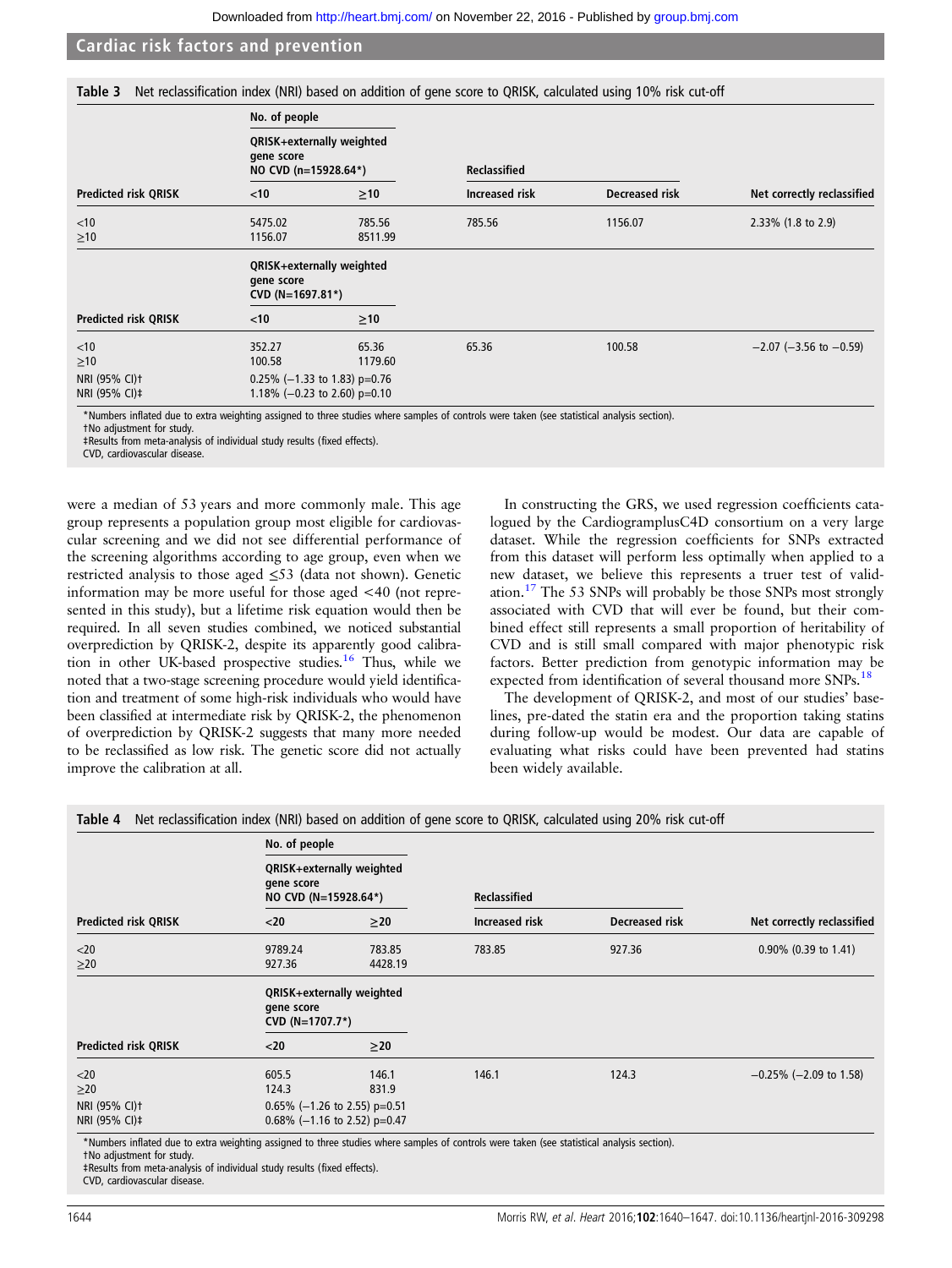

<span id="page-5-0"></span>



Other attempts to evaluate use of genotypic data for cardiovascular risk screening have been made. A marginal improvement in discrimination over and above the predictive power of traditional coronary risk factors was found in the ARIC study for African-American participants (but less clearly for Caucasian participants)<sup>[19](#page-7-0)</sup> and among European men.<sup>[20](#page-7-0)</sup> Among participants of the Framingham study, no significant improvement in discrimination was found but a modest benefit in reclassification of  $CVD$  risk. $^{21}$  The Framingham study and the REGICOR study (north-eastern Spain, low CHD risk) were used to assess CHD risk: this showed that a GRS improved discrimination for Framingham participants but not REGICOR.<sup>[22](#page-7-0)</sup> However, better performance was seen for reclassification of those at intermediate risk in both studies. The same was true in the FINRISK studies, $^{23}$  $^{23}$  $^{23}$  which estimated with a two-stage screening that 135 events could be prevented among 100 000 screened, slightly less than 216/100 000 in the present study.

Recent data from the Malmὂ Diet and Cancer Study showed that family history did not lessen the predictive utility of a GRS, but the GRS added predictive value over phenotypic risk scores which included family history.<sup>[24](#page-7-0)</sup> In contrast, our data find little evidence for improvement in discrimination over a phenotypic risk score, whether or not it includes family history.

The Rotterdam study<sup>25</sup> conducted similar GRS analysis using the same subset of 53 SNPs as in the present study. As in our study, a stronger relationship of gene score was observed for prevalent cases than incident. The present study also observed a weaker relationship of gene score with CVD mortality, thereby supporting the suggestion that some genes identified by CardiogramplusC4D were related to better survival after CVD, rather than to incident disease, and questions the generation of signals through genome-wide association studies in case-control studies, if no distinction can be made between cases who have died and those who survived. A fully powered prospective study is required of individuals with incident CVD, to compare genotypes between survivors and those who died of the event.

Our findings underline the relatively disappointing performance of gene scores in adding to cardiovascular risk scores based on established risk factors. Nevertheless, we have shown the potential for refining risk calculation in those initially classed as of intermediate risk. A similar analysis applied to selective use of

C reactive protein and fibrinogen in those at intermediate risk suggested that these markers would require over 3000 screened to postpone a CVD event:<sup>14</sup> the relatively better performance of the GRS in the present study is because a higher proportion of those at intermediate risk were reclassified as high risk. It has been shown that a collection of alternative risk scores (including QRISK-2), based on established risk factors, are liable to disagree over classifying individuals as high risk.[26](#page-7-0) Therefore including a GRS may help identify an intermediate group who should properly be classed as of high risk. Despite current UK recommendations that treatment with statins be extended to those at

#### Key messages

#### What is already known on this subject?

Predictive accuracy of cardiovascular risk, generally based on well-established phenotypic measures, has often seemed disappointing. Genome-wide association studies have highlighted new genetic loci related to coronary artery disease and stroke.

#### What might this study add?

- ▸ When information on 53 single nucleotide polymorphisms about individuals from seven UK prospective studies are added to a well-established cardiovascular risk score, the ability to predict cardiovascular disease (CVD) over the next 10 years is not enhanced.
- $\blacktriangleright$  However, if a genetic risk score is applied to individuals classed at intermediate risk according to a traditional risk score, some individuals will be reclassified at high risk and CVD events will be postponed due to timely use of lipid-lowering therapy. This two-stage strategy will postpone 216 events in every 100 000 people screened.

#### How might this impact on clinical practice?

▸ Routine use of genetic profiles is not necessary for everyone screened for cardiovascular risk. However, there may be clinical utility for a genetic risk score for those initially screened as of intermediate risk.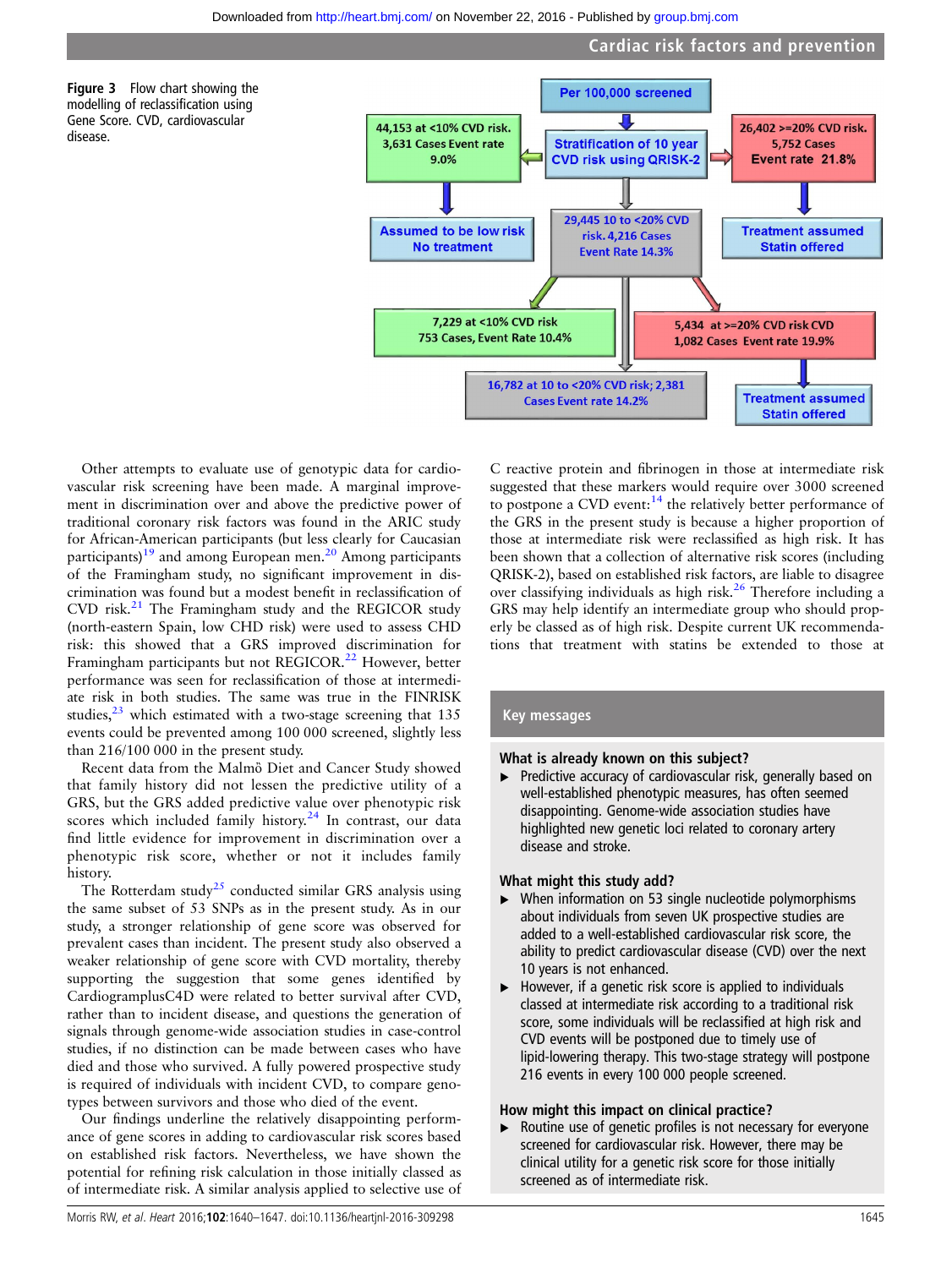<span id="page-6-0"></span>intermediate risk<sup>3</sup> (CVD risk 10–20% over 10 years) as well as those at high risk (over 20%), family physicians may be reluctant to do so. The Joint British Societies' ( JBS3) consensus recommendations for the prevention of CVD did not recommend the use of genetic information, which was seen as currently performing less well than established risk factors.[27](#page-7-0) However for individuals not meeting the criteria for lifestyle or drug therapy, JBS3 recommended calculation of metrics such as heart age, relating to lifetime risk. A gene score with good predictive power would seem particularly suitable to evaluate lifetime risk, given its nonmodifiable nature throughout the life course.

The Rotterdam study<sup>25</sup> constructed a second risk score based on 169 SNPs including the original 53 modelled in our study, as well as a further 116 for whom only modestly significant changes in risks were demonstrated. This second risk score performed better than the first and further gene discovery may therefore produce greater improvements. However, at present, our results and those of others cannot support the populationwide use of GRSs in targeting treatment, despite the modest utility in reclassifying those at intermediate risk.

#### Author affiliations

<sup>1</sup>School of Social & Community Medicine, University of Bristol, Bristol, UK <sup>2</sup> Department of Primary Care & Population Health, University College London, London, UK

<sup>3</sup> Centre for Cardiovascular Genetics, Institute of Cardiovascular Science, University College London, London, UK

<sup>4</sup>Institute of Cardiovascular Science and Farr Institute, University College London, London, UK

<sup>5</sup>MRC Unit for Lifelong Health and Ageing at UCL, London, UK

<sup>6</sup>MRC Integrative Epidemiology Unit, School of Social and Community Medicine, University of Bristol, Bristol, UK

<sup>7</sup> Centre for Population Health Sciences, University of Edinburgh, Edinburgh, UK <sup>8</sup>Department of Non-communicable Disease Epidemiology, London School of Hygiene and Tropical Medicine, London, UK

<sup>9</sup>Division of Population Health Sciences and Education, St George's, University of

London, London, UK<br><sup>10</sup>Department of Epidemiology & Public Health, UCL Institute of Epidemiology & Health Care, University College London, London, UK

11Institute for Social and Economic Research, University of Essex, Colchester, UK

Contributors RWM, JAC, TS, AW, FDr, JFP, FD, ADH and SEH interpreted the data and wrote the manuscript. RWM, JAC, AW, JE, SMcL, CD and FDr contributed to the data analysis. RWM, AW, DK, YB-S, MKi, MKu, ADH and JFP provided study samples for the analysis. All co-authors read the manuscript and contributed to the final version.

Funding The UCLEB Consortium is supported by a British Heart Foundation (BHF) Programme Grant (RG/10/12/28456). BRHS is a BHF Research Group and is supported by BHF (RG/13/16/30528). The WHII study is supported by grants from the Medical Research Council (K013351; ID85374), BHF (RG/07/008/23674), Stroke Association, National Heart Lung and Blood Institute (HL036310), National Institute on Aging (5RO1AG13196), Agency for Health Care Policy Research (HS06516) and the John D and Catherine T MacArthur Foundation Research Networks on Successful Midlife Development and Socioeconomic Status and Health. Samples from the ELSA DNA Repository (EDNAR), received support under a grant (AG1764406S1) awarded by the National Institute on Aging. ELSA was developed by a team of researchers based at the National Centre for Social Research, University College London and the Institute of Fiscal Studies. The data were collected by the National Centre for Social Research. MRC NSHD is funded by the Medical Research Council (MC\_UU\_12019/1). BWHHS is supported by funding from the BHF and the Department of Health Policy Research Programme (England). EAS is funded by the BHF (Programme Grant RG/98002), with Metabochip genotyping funded by a project grant from the Chief Scientist Office of Scotland (Project Grant CZB/4/672). Caerphilly Prospective study (CaPS) was funded by the Medical Research Council and undertaken by the former MRC Epidemiology Unit (South Wales). The DNA bank was established with funding from a MRC project grant. The data archive is maintained by the University of Bristol. The funders had no role in study design, data collection and analysis, decision to publish, or preparation of the manuscript. SEH holds a chair funded by the BHF. PJT, MKu, ADH and SEH were supported by the BHF (grant numbers PG07/133/ 24260, BHFPG08/008).

#### Competing interests None declared.

Patient consent Obtained.

**Ethics approval** Individual ethics approval available for seven included studies.

Provenance and peer review Not commissioned; externally peer reviewed.

Data sharing statement Summary statistics for all SNPs used in the analysis is available to researchers on request, subject to approval. Data request form can be obtained by emailing TS at t.shah@ucl.ac.uk. Data access arrangements for individual contributing studies are as follows: BRHS: The collection and management of data of the BRHS since 1978 has been made possible through grant funding from UK government agencies and charities. We welcome proposals for collaborative projects and data sharing ([http://www.ucl.ac.uk/pcph/research-groups-themes/](http://www.ucl.ac.uk/pcph/research-groups-themes/brhs-pub) [brhs-pub](http://www.ucl.ac.uk/pcph/research-groups-themes/brhs-pub)). For general data sharing enquiries, please contact Lucy Lennon (l. lennon@ucl.ac.uk). BWHHS: All BWHHS data collected were held by the research team based at London School of Hygiene and Tropical Medicine, for ongoing analysis. If you would like to collaborate with the BWHHS team, contact the study coordinator, Antoinette Amuzu (antoinette.amuzu@lshtm.ac.uk) Data and biological samples provided to the collaborators can only be used for the purposes originally stated and must not be used in any other way without reapplication to the BWHHS team. No data should be passed on to any third party unless they were specified in the original application. CaPS: Data used for the CaPS was made available by the CaPS access committee. More information about its managed access procedure is available on the study website ([http://www.bris.ac.uk/social-community-medicine/](http://www.bris.ac.uk/social-community-medicine/projects/caerphilly/collaboration/) [projects/caerphilly/collaboration/](http://www.bris.ac.uk/social-community-medicine/projects/caerphilly/collaboration/)). ELSA: ELSA data are made available through the ESDS website ([http://www.elsa-project.ac.uk/availableData\)](http://www.elsa-project.ac.uk/availableData). EAS Edinburgh Artery Study data are available to researchers on request, subject to approval by the data sharing committee. Data request forms can be obtained by emailing SMcL (stela. mclachlan@ed.ac.uk). MRC NSHD: The NSHD data are made available to researchers who submit data requests (tomrclha.swiftinfo@ucl.ac.uk). More information is available in the full policy documents (<http://www.nshd.mrc.ac.uk/data.aspx>). Managed access is in place for this study to ensure that use of the data is within the bounds of consent given previously by participants and to safeguard any potential threat to anonymity since the participants are all born in the same week. Whitehall II data from the Whitehall II study are made publicly available as described in the Whitehall II data sharing policy [\(https://www.ucl.ac.uk/whitehallII/](https://www.ucl.ac.uk/whitehallII/data-sharing) [data-sharing\)](https://www.ucl.ac.uk/whitehallII/data-sharing).

Open Access This is an Open Access article distributed in accordance with the terms of the Creative Commons Attribution (CC BY 4.0) license, which permits others to distribute, remix, adapt and build upon this work, for commercial use, provided the original work is properly cited. See: [http://creativecommons.org/licenses/](http://creativecommons.org/licenses/by/4.0/) [by/4.0/](http://creativecommons.org/licenses/by/4.0/)

#### REFERENCES

- Rose G. Strategy of prevention: lessons from cardiovascular disease. [Br Med J \(Clin](http://dx.doi.org/10.1136/bmj.282.6279.1847) [Res Ed\)](http://dx.doi.org/10.1136/bmj.282.6279.1847) 1981;282:1847–51.
- Baigent C, Keech A, Kearney PM, et al. Efficacy and safety of cholesterol-lowering treatment: prospective meta-analysis of data from 90,056 participants in 14 randomised trials of statins. [Lancet](http://dx.doi.org/10.1016/S0140-6736(05)67394-1) 2005;366:1267-78.
- 3 National Institute for Health and Care Excellence. Lipid modification: cardiovascular risk assessment and the modification of blood lipids for the primary and secondary prevention of cardiovascular disease. NICE guideline (CG181).
- Goff DC Jr, Lloyd-Jones DM, Bennett G, et al. 2013 ACC/AHA guideline on the assessment of cardiovascular risk: a report of the American College of Cardiology/ American Heart Association Task Force on Practice Guidelines. [Circulation](http://dx.doi.org/10.1161/01.cir.0000437741.48606.98) 2014;129 (25 Suppl 2):S49–73.
- Usher-Smith JA, Pritchard J, Poole S, et al. Offering statins to a population attending health checks with a 10-year cardiovascular disease risk between 10% and 20. [Int J Clin Pract](http://dx.doi.org/10.1111/ijcp.12742) 2015;69:1457-64.
- 6 CardiogramplusC4D ConsortiumDeloukas P, Kanoni S, et al. Large-scale association analysis identifies new risk loci for coronary artery disease. [Nat Genet](http://dx.doi.org/10.1038/ng.2480) 2013;45:25–33.
- 7 Matarín M, Brown WM, Scholz S, et al. A genome-wide genotyping study in patients with ischaemic stroke: initial analysis and data release. [Lancet Neurol](http://dx.doi.org/10.1016/S1474-4422(07)70081-9) 2007;6:414–20.
- Ikram MA, Seshadri S, Bis JC, et al. Genomewide association studies of stroke. [N Engl J Med](http://dx.doi.org/10.1056/NEJMoa0900094) 2009;360:1718–28.
- 9 Hippisley-Cox J, Coupland C, Robson J, et al. Derivation, validation, and evaluation of a new QRISK model to estimate lifetime risk of cardiovascular disease: cohort study using QResearch database. **[BMJ](http://dx.doi.org/10.1136/bmj.c6624)** 2010;341:c6624.
- 10 Shah T, Engmann J, Dale C, et al. Population genomics of cardiometabolic traits: design of the University College London-London School of Hygiene and Tropical Medicine-Edinburgh-Bristol (UCLEB) Consortium. [PLoS ONE](http://dx.doi.org/10.1371/journal.pone.0071345) 2013;8:e71345.
- 11 Tobin MD, Sheehan NA, Scurrah KJ, et al. Adjusting for treatment effects in studies of quantitative traits: antihypertensive therapy and systolic blood pressure. [Stat Med](http://dx.doi.org/10.1002/sim.2165) 2005;24:2911–35.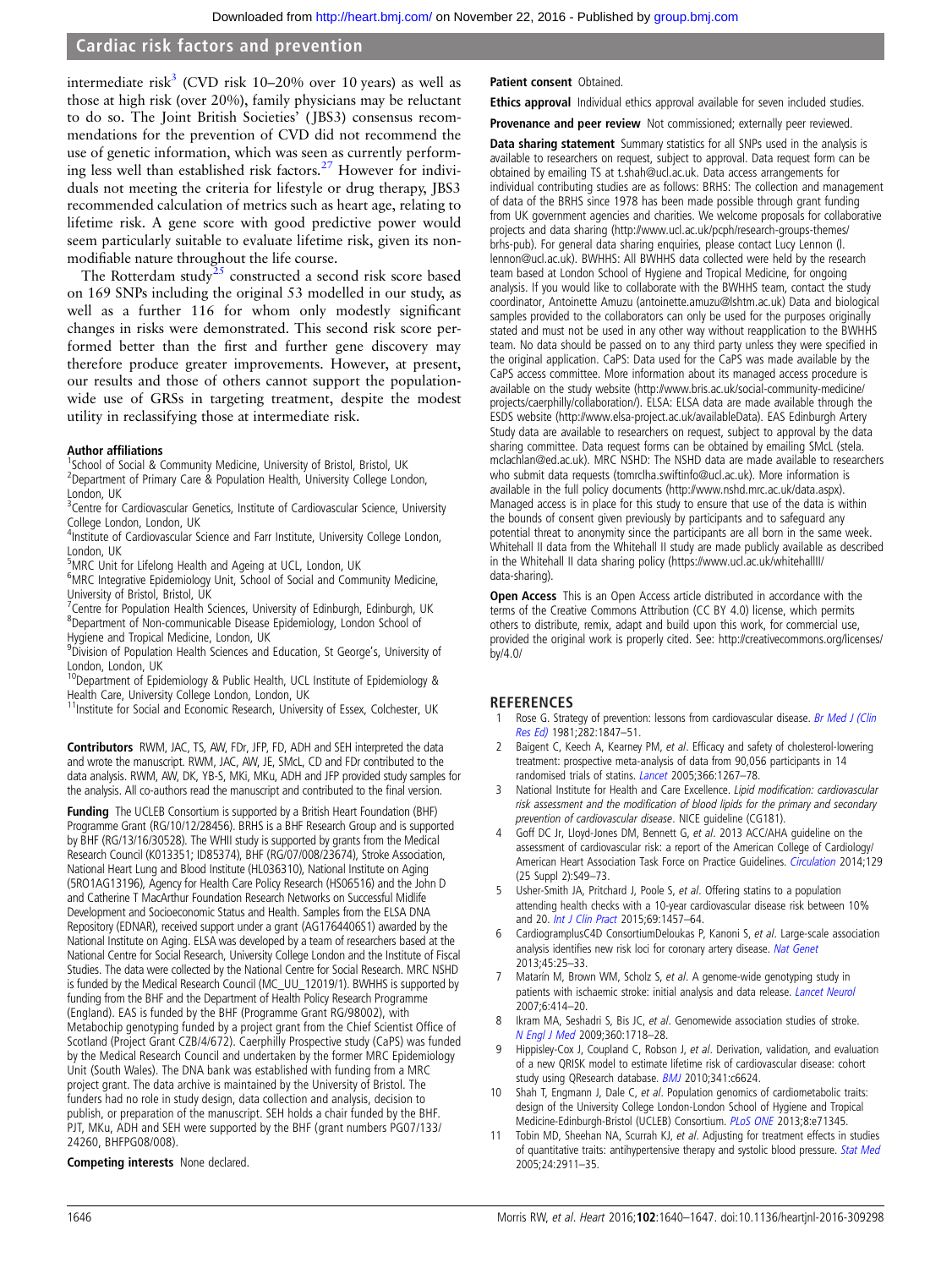- <span id="page-7-0"></span>12 Voight BF, Kang HM, Ding J, et al. The metabochip, a custom genotyping array for genetic studies of metabolic, cardiovascular, and anthropometric traits. [PLoS Genet](http://dx.doi.org/10.1371/journal.pgen.1002793) 2012;8:e1002793.
- 13 Pencina MJ, D'Agostino RB Sr, D'Agostino RB Jr, et al. Evaluating the added predictive ability of a new marker: from area under the ROC curve to reclassification and beyond. [Stat Med](http://dx.doi.org/10.1002/sim.2929) 2008;27:157–72; discussion 207–12.
- 14 Emerging Risk Factors CollaborationKaptoge S, Di Angelantonio E, et al. C-reactive protein, fibrinogen, and cardiovascular disease prediction. [N Engl J Med](http://dx.doi.org/10.1056/NEJMoa1107477) 2012;367:1310–20.
- 15 Mega JL, Stitziel NO, Smith JG, et al. Genetic risk, coronary heart disease events, and the clinical benefit of statin therapy: an analysis of primary and secondary prevention trials. [Lancet](http://dx.doi.org/10.1016/S0140-6736(14)61730-X) 2015;385:2264-71.
- 16 Collins GS, Altman DG. Predicting the 10 year risk of cardiovascular disease in the United Kingdom: independent and external validation of an updated version of QRISK2. [BMJ](http://dx.doi.org/10.1136/bmj.e4181) 2012;344:e4181.
- 17 Moons KG, Kengne AP, Grobbee DE, et al. Risk prediction models: II. External validation, model updating, and impact assessment. [Heart](http://dx.doi.org/10.1136/heartjnl-2011-301247) 2012;98:691–8.
- 18 Dudbridge F. Power and predictive accuracy of polygenic risk scores. [PLoS Genet](http://dx.doi.org/10.1371/journal.pgen.1003348) 2013;9:e1003348.
- 19 Morrison AC, Bare LA, Chambless LE, et al. Prediction of coronary heart disease risk using a genetic risk score: the Atherosclerosis Risk in Communities Study. [Am J](http://dx.doi.org/10.1093/aje/kwm060) [Epidemiol](http://dx.doi.org/10.1093/aje/kwm060) 2007;166:28–35.
- 20 Hughes MF, Saarela O, Stritzke J, et al. Genetic markers enhance coronary risk prediction in men: the MORGAM prospective cohorts. [PLoS ONE](http://dx.doi.org/10.1371/journal.pone.0040922) 2012;7:e40922.
- 21 Thanassoulis G, Peloso GM, Pencina MJ, et al. A genetic risk score is associated with incident cardiovascular disease and coronary artery calcium: the Framingham Heart Study. [Circ Cardiovasc Genet](http://dx.doi.org/10.1161/CIRCGENETICS.111.961342) 2012;5:113-21.
- 22 Lluis-Ganella C, Subirana I, Lucas G, et al. Assessment of the value of a genetic risk score in improving the estimation of coronary risk. [Atherosclerosis](http://dx.doi.org/10.1016/j.atherosclerosis.2012.03.024) 2012;222:456–63.
- 23 Tikkanen E, Havulinna AS, Palotie A, et al. Genetic risk prediction and a 2-stage risk screening strategy for coronary heart disease. [Arterioscler Thromb Vasc Biol](http://dx.doi.org/10.1161/ATVBAHA.112.301120) 2013;33:2261–6.
- 24 Tada H, Melander O, Louie JZ, et al. Risk prediction by genetic risk scores for coronary heart disease is independent of self-reported family history. [Eur Heart J](http://dx.doi.org/10.1093/eurheartj/ehv462) 2016;37:561–7.
- 25 de Vries PS, Kavousi M, Ligthart S, et al. Incremental predictive value of 152 single nucleotide polymorphisms in the 10-year risk prediction of incident coronary heart disease: the Rotterdam Study. [Int J Epidemiol](http://dx.doi.org/10.1093/ije/dyv070) 2015;44:682-8.
- 26 van Staa TP, Gulliford M, Ng ES, et al. Prediction of cardiovascular risk using Framingham, ASSIGN and QRISK2: how well do they predict individual rather than population risk? [PLoS One](http://dx.doi.org/10.1371/journal.pone.0106455) 2014;9:e106455.
- 27 JBS3 Board. Joint British Societies' consensus recommendations for the prevention of cardiovascular disease (JBS3). [Heart](http://dx.doi.org/10.1136/heartjnl-2014-305693) 2014;100(Suppl 2):ii1-67.